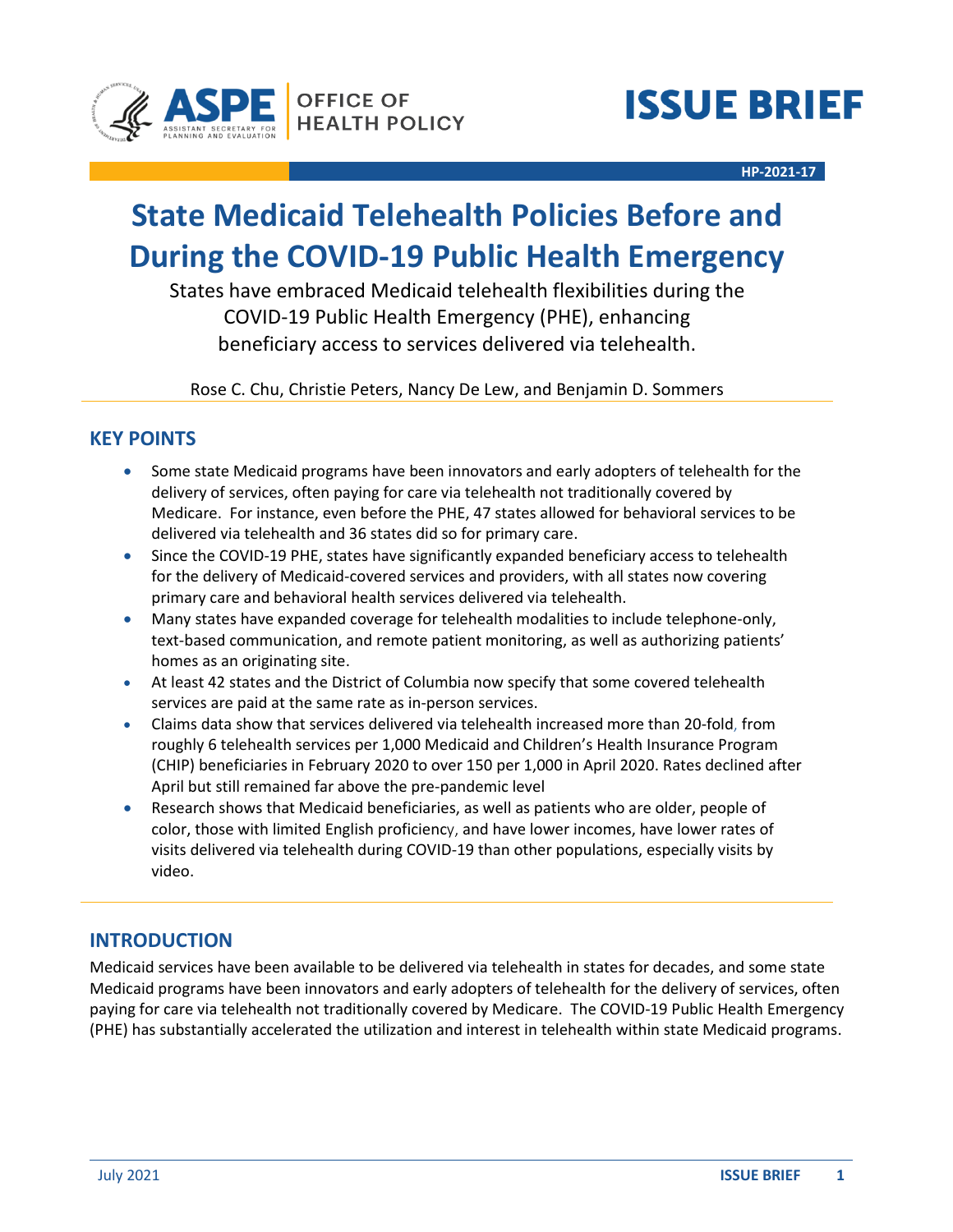This Issue Brief examines state Medicaid telehealth coverage and policies before and after the COVID-19 PHE was declared in January 2020.<sup>i</sup>

### **BACKGROUND**

Telehealth is not a discrete service under Medicaid and is not defined as a benefit in federal Medicaid statute. Instead, it is a mode of service delivery. Telehealth modalities include real-time audio and/or video visits, where care is provided to the patient (located at the "originating site") by a physician or practitioner located elsewhere (at the "distant site");<sup>ii</sup> remote patient monitoring; asynchronous store and forward, where patient data such as lab reports and imaging studies are sent from one provider's office to another provider for review later; and texting.

States have the flexibility to determine which services and providers are allowed to be delivered via telehealth, what types of practitioners or providers may deliver services via telehealth, which specific Medicaid populations and geographic areas can be served, and what payment rates to providers will be. A separate state plan amendment (SPA) is not required if services provided via telehealth are paid at the same rate as inperson services. State Medicaid programs must follow all the applicable federal and state laws for telehealth; these laws include Health Insurance Portability and Accountability Act of 1996 (HIPAA) and other patient privacy regulations, provider licensing, scope of practice, and drug prescribing requirements.

#### **Challenges with Telehealth in Medicaid Before the COVID-19 Pandemic**

While many state Medicaid programs have been innovators in using telehealth, there have also been significant barriers to broader telehealth use in the program. A 2019 report commissioned by ASPE with 19 Federally Qualified Health Center (FQHC) providers in seven state Medicaid programs (Alabama, Connecticut, Iowa, New Mexico, Oregon, Pennsylvania, and Virginia) and state Medicaid officials in those states discussed a range of policy, organizational, and logistical barriers to utilization of telehealth.<sup>1</sup> For instance, some state Medicaid programs did not allow FQHCs to serve as distant sites with the patient receiving telehealth services at home or at another provider's office. There was a general lack of clarity regarding what services were allowed to be delivered via telehealth and telepresenter<sup>iii</sup> requirements, as well as insufficient reimbursement.

Other challenges for FQHC providers cited in the report included lack of reliable broadband internet, technology costs, billing challenges, lack of buy-in among clinicians, complexities in adjusting clinic workflow, inadequate supply of specialists, difficulties with credentialing and licensing, and issues with working with remote providers. Medicaid beneficiaries, especially older adults and people experiencing homelessness, had access problems with devices and reliable broadband. Other challenges included lack of common electronic health records (EHR) across hospitals or providers, inability to integrate telehealth visits into the EHR, information technology (IT) staffing and training, lack of training among providers and patients, and HIPAA privacy requirements.

#### **Medicaid Telehealth Service Utilization Prior to COVID-19**

Tracking utilization of care delivered via telehealth in Medicaid is somewhat limited by variation in whether states routinely record a location of care in their claims or otherwise indicate which services are delivered via telehealth. Acknowledging these limitations, while all state Medicaid programs covered services delivered via telehealth prior to COVID-19, Medicaid claims data indicate few telehealth claims before the COVID-19 PHE.<sup>2,3</sup> Rural areas had more telehealth users than urban areas, and behavioral health services and prescriptions

\_\_\_\_\_\_\_\_\_\_\_\_\_\_\_\_\_\_\_\_\_\_\_

<sup>i</sup> Data on services delivered via telehealth was only publicly available for Medicaid and CHIP combined, but this brief focuses on Medicaid policies on telehealth, not CHIP policies, as there is less research on CHIP policies.

ii Telemedicine. Medicaid.gov. Accessed at[: https://www.medicaid.gov/medicaid/benefits/telemedicine/index.html.](https://www.medicaid.gov/medicaid/benefits/telemedicine/index.html)

iii A telepresenter is a medical professional who presents the patient at the originating site to a provider at the "distant" site.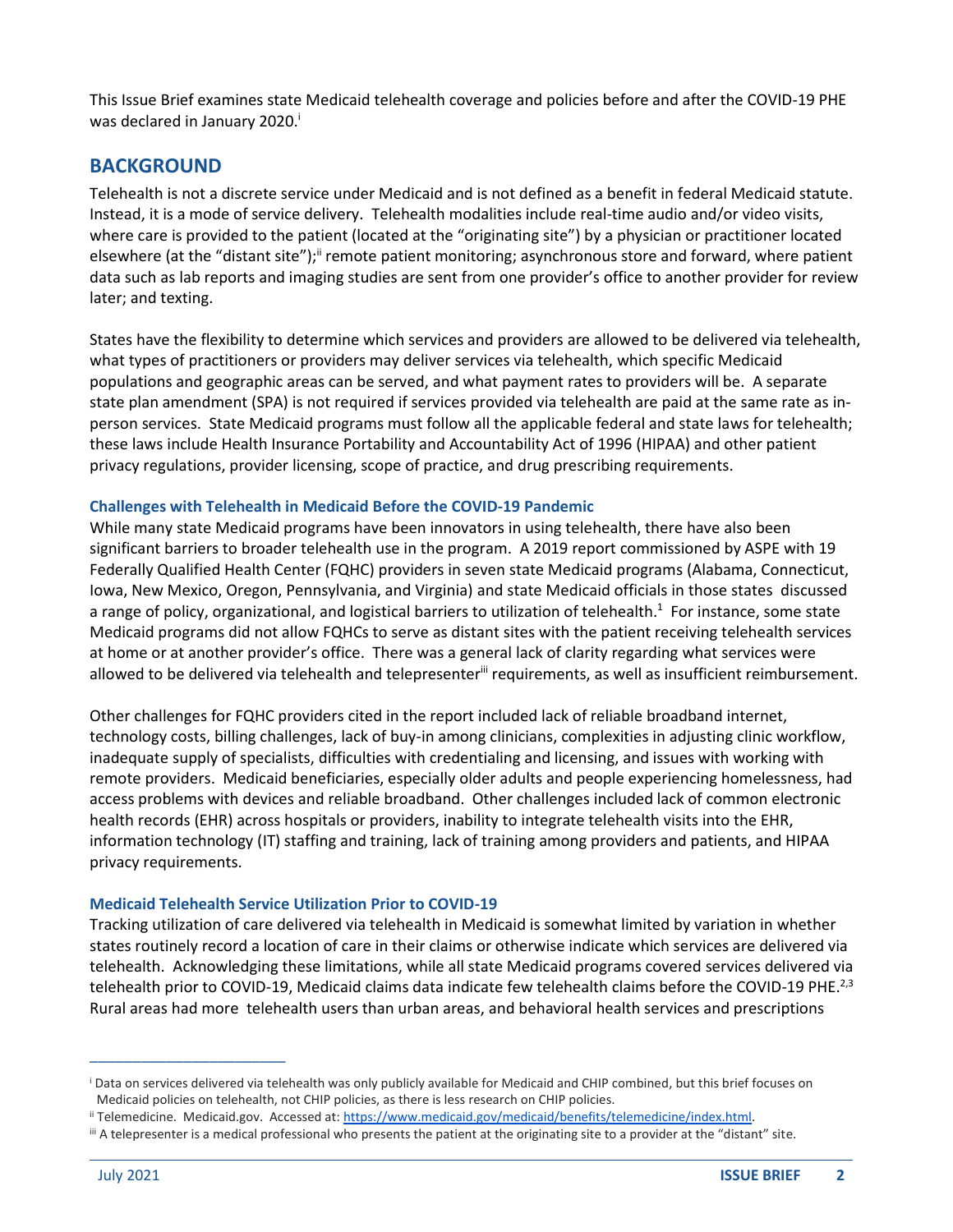dominated telehealth utilization. As discussed below, claims identified as being delivered via telehealth have risen dramatically during the COVID-19 PHE.

#### **Selected Federal Changes in Telehealth Policy During the Pandemic Related to Medicaid**

The Center for Medicare & Medicaid Services (CMS) offered an accelerated approval process for SPAs related to various pre-existing state options to expand telehealth delivery in Medicaid programs, as well as updated guidance to states. States have discretion as to whether to take up the options to expand types of service, provider, modality, and site for telehealth during the PHE and whether to continue these options on a permanent basis. This Brief summarizes the decisions state Medicaid programs have made in these policy areas. However, several other federal policies regarding telehealth had important implications for Medicaid:

Office for Civil Rights (OCR): HHS and OCR issued a public notice on March 17, 2020, that penalties would not be imposed for HIPAA non-compliance in connection with the good faith provision of telehealth during the COVID-19 PHE.<sup>4</sup> Any non-public facing remote communication product (e.g. Apple FaceTime, Facebook Messenger video chat, Zoom, and Skype) can be used to communicate with patients in addition to HIPAAcompliant platforms. HIPAA-compliant video communication products include Skype for Business, Microsoft Teams, Zoom for Healthcare, WebEx Teams, and GoToMeeting.

Drug Enforcement Administration (DEA): DEA waived in-person medical evaluation requirements under the Ryan Haight Act of 2008 for prescriptions of controlled substances delivered via telehealth visits in response to the PHE. $5$ 

### **METHODS**

A review of CMS policies and a literature search were conducted on Medicaid telehealth coverage and policies before and after the COVID-19 public health emergency was declared on January 31, 2020. CMS provided data on utilization of telehealth in Medicaid and CHIP during the early months of the PHE.

### **FINDINGS**

#### **Medicaid Services Delivered via Telehealth**

All 50 states and the District of Columbia allowed some services to be delivered via telehealth under Medicaid in 2019. As Table 1 shows, most states allowed behavioral health services (47 states) and primary care services (36 states) to be delivered via telehealth in 2019.<sup>6</sup> Fewer states allowed physical, occupational, and speech therapy (16 states), maternity services (15 states), and LTSS, including home and community-based services (HCBS) in 14 states to be delivered via telehealth in 2019.

During the COVID-19 PHE, however, the number of states allowing these services to be delivered via telehealth has more than doubled. In addition to the services in Table 1, many states have expanded their telehealth modalities to include specific codes for evaluation and management visits and virtual check-ins, asynchronous electronic communication, remote patient monitoring, and critical care or consults between providers provided through digital technologies.

With respect to providers, according to the Medicaid and CHIP Payment and Access Commission (MACPAC), before the PHE most states allowed physicians (42 states), behavioral health providers (41 states), and advanced practice providers (36 states) to deliver services via telehealth, but only 15 states allowed dentists. As Table 1 illustrates, coverage of telehealth services for these providers has expanded as of May 1, 2020, with the number of states allowing dentists to deliver services via telehealth services more than doubled, and all states plus the District of Columbia now allowing telehealth for physician services.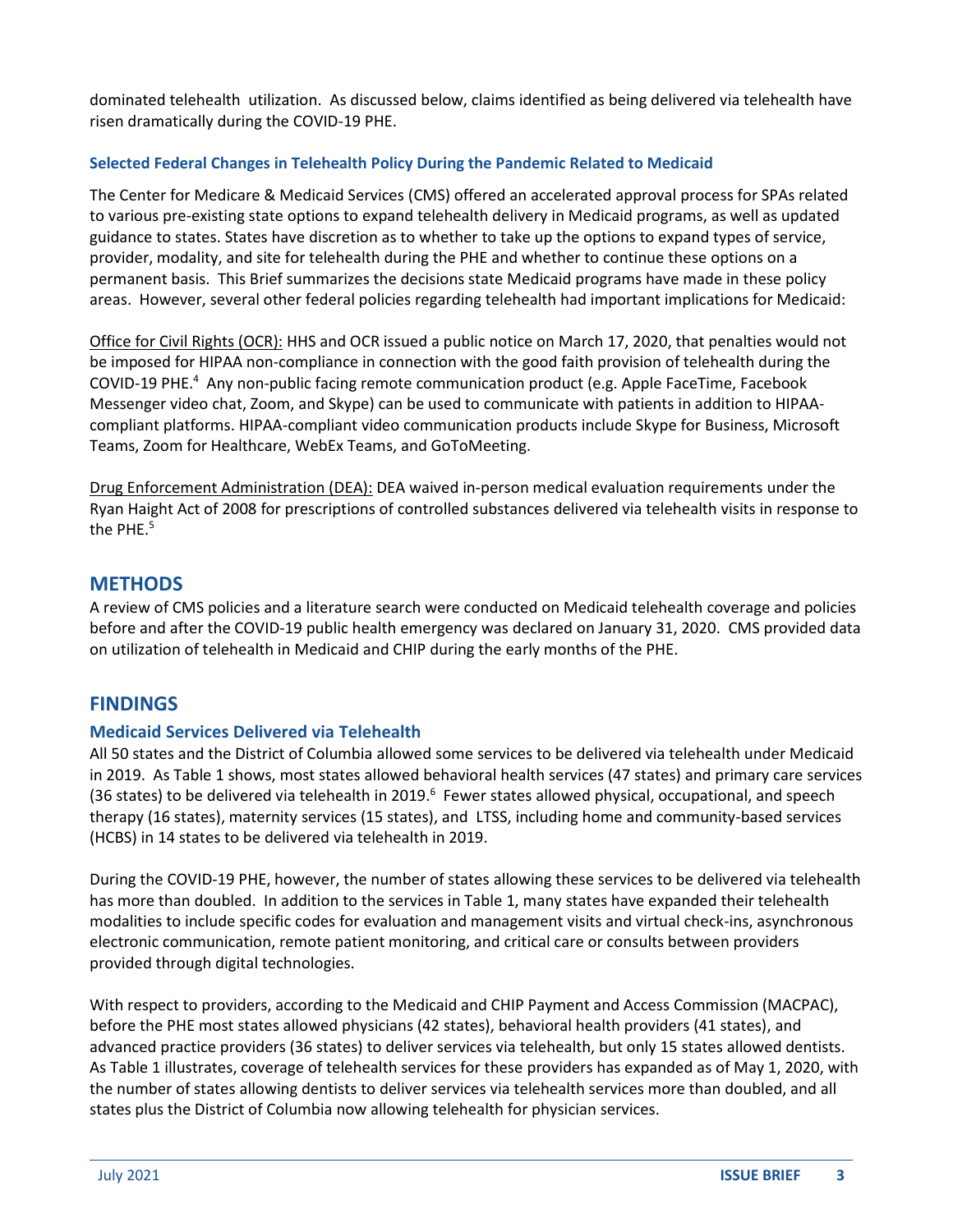### **Table 1: Telehealth Policies Before and During the COVID-19 Public Health Emergency<sup>a</sup>**

|                                                              | <b>Total Number of States</b><br>In 2019 | <b>Number of States</b><br>As of May 2020 |  |
|--------------------------------------------------------------|------------------------------------------|-------------------------------------------|--|
|                                                              |                                          |                                           |  |
| Services Allowed for Delivery via Telehealth                 |                                          |                                           |  |
| <b>Behavioral Health</b>                                     | 47                                       | 51                                        |  |
| <b>Primary Care</b>                                          | 36                                       | 51                                        |  |
| Dental                                                       | 19                                       | 39                                        |  |
| Physical, Occupational, and Speech                           | 16                                       | 49                                        |  |
| Therapy                                                      |                                          |                                           |  |
| Maternity                                                    | 15                                       | 31                                        |  |
| Long-term Services and Supports                              | 14                                       | 41                                        |  |
| <b>Providers Allowed for Service Delivery via Telehealth</b> |                                          |                                           |  |
| Physicians                                                   | 42                                       | 51                                        |  |
| <b>Behavioral Health Providers</b>                           | 41                                       | 50                                        |  |
| <b>Advanced Practice Providers</b>                           | 36                                       | 43                                        |  |
| <b>Dentists</b>                                              | 15                                       | 35                                        |  |

Source: Changes in Medicaid Telehealth Policies Due to COVID19. MACPAC June 2020.

a The types of services and providers in each category may vary by state and over time, and the states identified as not "allowing delivery via telehealth" did not show indication of any coverage before the PHE. 51 "states" are the 50 states and the District of Columbia.

There are different technologies and approaches (i.e., modalities) used in telehealth to connect patients and providers. Telehealth modalities covered by states include:

- real-time (or synchronous) video interaction between provider and patient
- store-and-forward (asynchronous) technology, which collects and sends data from the patient to be analyzed for diagnosis and/or treatment later
- remote patient monitoring, which may or may not be in real time
- telephone-only communication
- text-based communication

Table 2 shows changes in state Medicaid coverage of telehealth modalities since 2019. All states allowed realtime live video before the COVID-19 PHE, but specific information on states' coverage for other modalities is incomplete. As of May 2020:

- 29 states allowed store-and-forward services
- 37 states allowed remote patient monitoring that uses information technology to collect patient data (ex. blood pressure and glucose levels) to send to the provider.
- All states and the District of Columbia allowed telephone-only communication.
- 17 states allowed text-based communication.

Also, during the COVID-19 PHE, 47 states allowed Medicaid beneficiaries' homes to serve as an originating site to access telehealth services, as of May 2020. Provider offices and health facilities had been the only originating sites in 26 states of these states in 2019. Forty-nine states temporarily expanded settings where services may be provided to long-term care patients, including settings such as hotels, shelters, schools, and churches.<sup>7</sup>

Setting payment rates for services delivered via telehealth is another key policy issue within Medicaid. It is difficult to assess payment parity (i.e., telehealth payment compared to payment for in-person services) before COVID-19 because many state payment policies were unclear before 2020. 8 At least 42 states and the District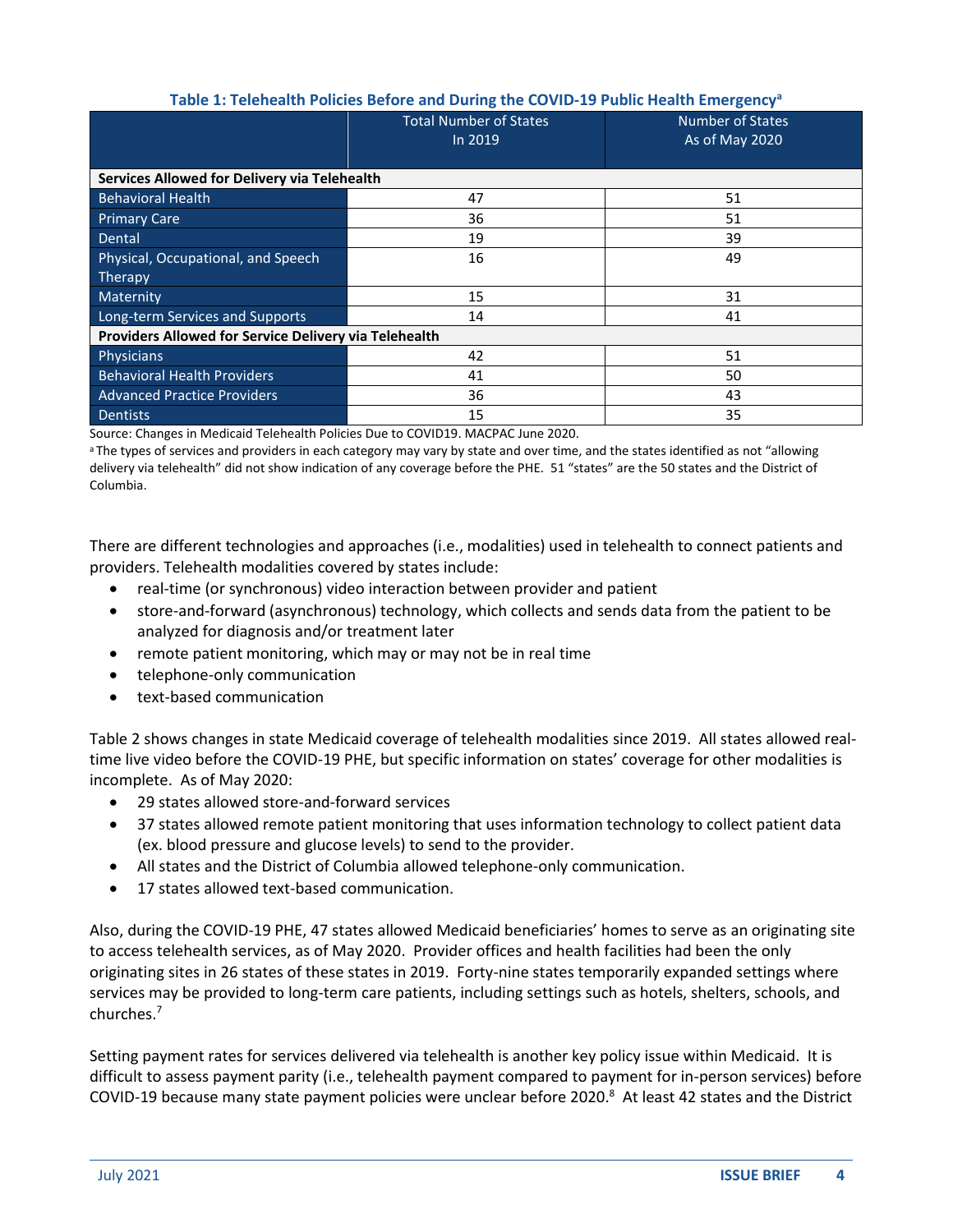of Columbia specified that at least some services delivered via telehealth are paid at the same rate as an inperson service as of June 7, 2021. 9

States also made changes to Medicaid managed care policies. State Medicaid programs have issued guidance to managed care plans on temporary policy changes to telehealth during the COVID-19 PHE. Some of the telehealth guidance applies to both managed care plans and FFS providers. Appendix 1 shows state examples.

See Appendix 2 for additional examples of specific states' telehealth policy changes and experiences since the COVID-19 PHE.

CMS approved more than 600 temporary waivers, state plan amendments or other temporary flexibilities in response to COVID-19 by December 2020, which included flexibilities on services delivered via telehealth.<sup>10</sup>

#### **Table 2: Covered Modalities and Originating Sites in Medicaid: Telehealth Policies Before and During the COVID-19 Public Health Emergency Declaration**

|                                  | <b>Number of States</b><br>In 2019 | <b>Number of States</b><br>As of May 2020 |  |
|----------------------------------|------------------------------------|-------------------------------------------|--|
| Modality or Originating Site     |                                    |                                           |  |
| Real-time Video                  | 51                                 | 51                                        |  |
| <b>Store and Forward</b>         | 18                                 | 29                                        |  |
| <b>Remote Patient Monitoring</b> | 30                                 | 37                                        |  |
| Telephone-only Communication     |                                    | 51                                        |  |
| <b>Text-based Communication</b>  |                                    | 17                                        |  |
| "Home" as an Originating Site    | 21                                 | 47                                        |  |

Source: Changes in Medicaid Telehealth Policies Due to COVID-19. MACPAC June 2020.

### **Medicaid Policy Guidance under the COVID-19 Public Health Emergency (PHE)**

#### **CMS Guidance**

The CMS State Medicaid & CHIP Telehealth Toolkit offers policy considerations for states expanding use of telehealth during the COVID-19 PHE.<sup>11</sup> States have the option to pay for appropriate ancillary costs, such as technical support, transmission charges, and equipment for delivering services via telehealth. Ancillary costs associated with the site where the beneficiary is located may be included in the FFS rates or as separate administrative costs.

According to the CMS Toolkit, state considerations for expanded utilization of telehealth during the COVID-19 PHE include:

- The population to whom the service is being delivered (e.g., children, individuals with disabilities, older adults, etc.).
- Privacy and consent laws and policies.
- Services being delivered via telehealth, including coverage and reimbursement. States should review services not traditionally delivered via telehealth to determine whether they may be appropriately delivered via telehealth.
- The provider or practitioner delivering the service. States should consider whether the scope of services enable billing for telehealth services and whether the scope of services should be changed.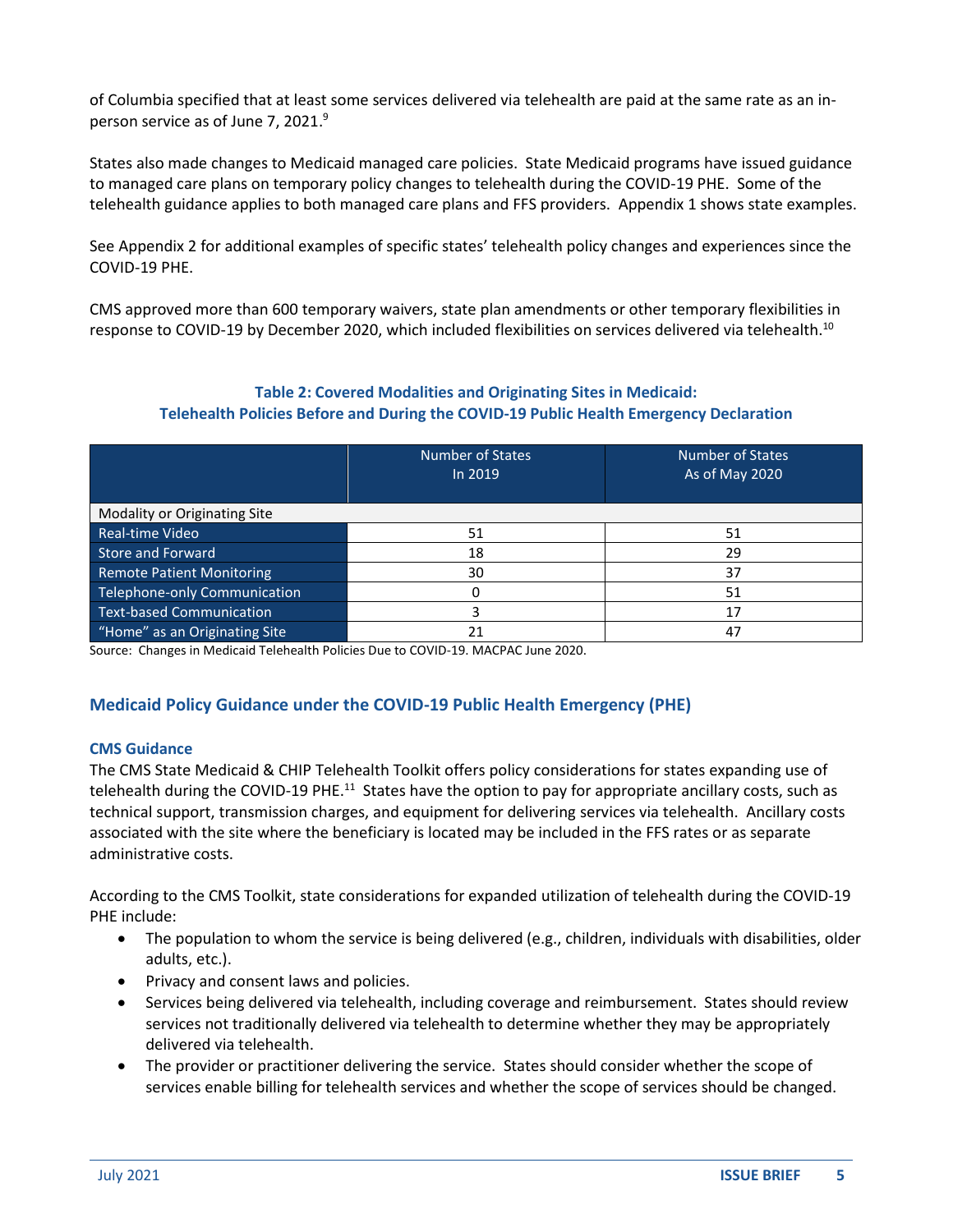- The technology used to deliver the service. States have the option to cover telephone audio-only telehealth services. During the PHE, the U.S. Department of Health and Human Services (HHS) has enforcement discretion on non-HIPAA platforms.
- How to ensure equitable access to telehealth services to avoid disparities by race/ethnicity, income, geography, age, and other factors.

States are able to add or modify Medicaid utilization of telehealth through several pathways, described in more detail in Appendix 3. The pathways are: 1135 Emergency waivers, disaster relief Medicaid SPAs, or Appendix K for 1915(c) waiver home and community-based services (HCBS) and Attachment K for HCBS in 1115 demonstrations. In March 2020, CMS created streamlined templates for these authorities with multiple timelimited options.<sup>12</sup>

#### **Medicaid and CHIP Telehealth Utilization During the COVID-19 PHE**

Services delivered via telehealth increased from less than 6 services per 1,000 Medicaid and CHIP beneficiaries to more than 150 per 1,000<sup>iv</sup> Medicaid and CHIP beneficiaries from February 2020 to April 2020.<sup>13</sup> Utilization then decreased to approximately 100 services per 1,000 Medicaid and CHIP beneficiaries in June 2020. Services delivered via telehealth was highest among adults ages 19-64, followed by children and then adults age 65 and older. Services delivered via telehealth varied significantly by state. Based on April 2020 data, among children, Maine had the highest monthly rate at 402 services per 1,000 children and Vermont had the lowest at 23 services per 1,000 children. Among adults age 19-64, Missouri had the highest monthly rate at 520 services per 1,000 adults, and South Carolina had the lowest monthly rate at 51 services per 1,000 adults.

Figure 1 shows Medicaid and CHIP services delivered via telehealth from March to October 2000 of the PHE. For adults ages 19-64, telehealth utilization identified in Medicaid data increased from about 50 services per 1,000 adults in March 2020 to about 173 services per 1,000 in April 2020 and decreased to about 82 services per 1,000 in October 2020.<sup>14</sup> For children under the age of 19, telehealth utilization increased from about 31 services per 1,000 children in March 2020 to about 135 services per 1,000 in April 2020 and decreased to about 62 services per 1,000 in October 2020. It is possible that these results understate the extent of telehealth utilization if not all Medicaid and CHIP claims identify the site of care or an indicator for delivery via telehealth.

\_\_\_\_\_\_\_\_\_\_\_\_\_\_\_\_\_\_\_\_\_\_\_

iv These results are for Medicaid & CHIP only and do not represent the full set of services received by dually eligible beneficiaries. Many beneficiaries age 65 and older are likely to be dually eligible for both Medicare and Medicaid.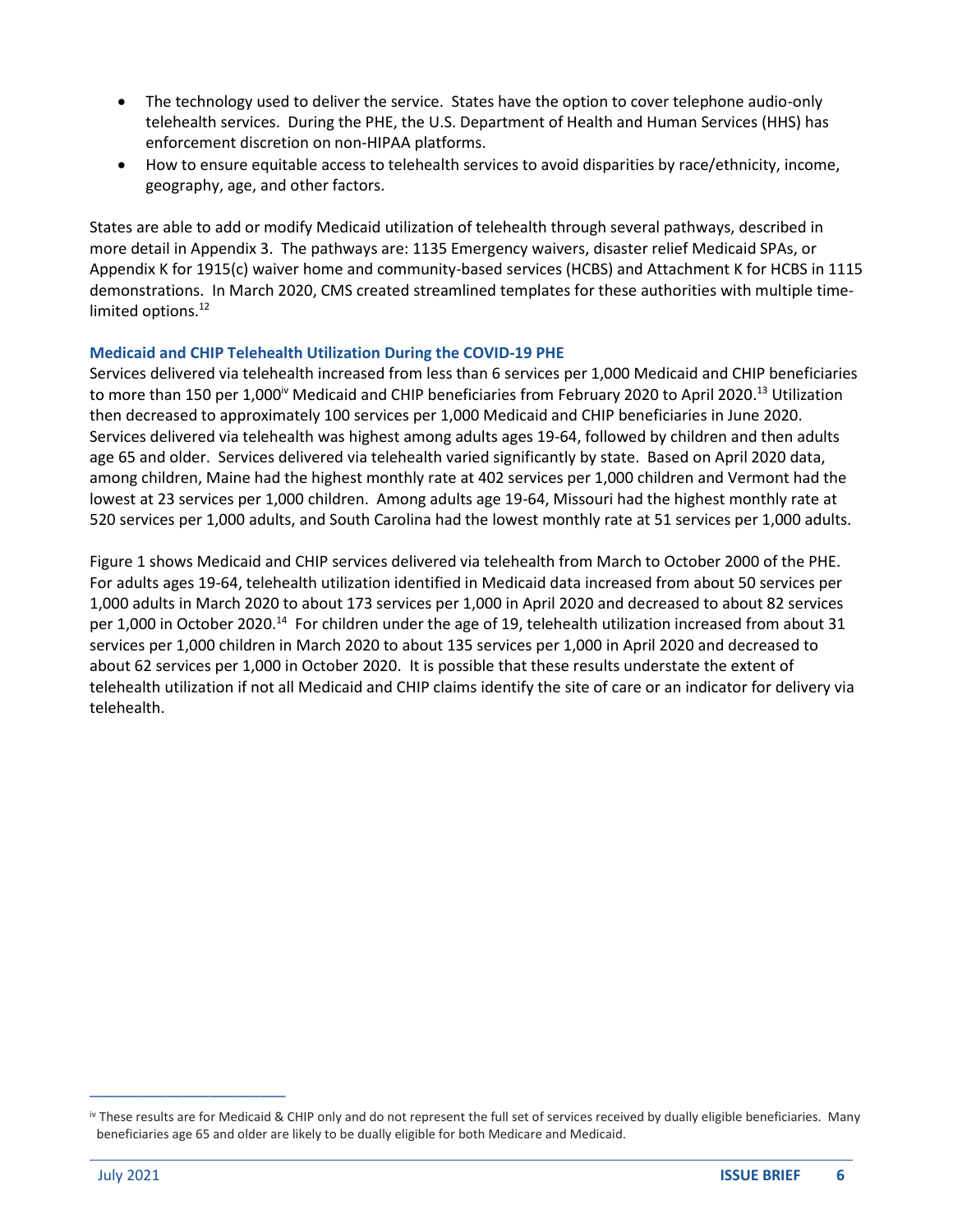

**Figure 1. Medicaid and CHIP Services Delivered via Telehealth Per 1,000 Beneficiaries March to October 2020**

Source: Medicaid & CHIP and the COVID-19 Public Health Emergency, Preliminary Medicaid & CHIP Data Snapshot, Services Through October 31, 2020. CMS.

Several recent population-based studies have shown that Medicaid beneficiaries, including patients who are older; black, Hispanic or Asian; who have limited English proficiency; and have lower incomes all have lower rates of telehealth visits during COVID-19 than other populations, especially telehealth visits by video.<sup>15,16,17</sup>

Many potential factors underlie these disparities. Federal law requires that Medicaid and CHIP providers must make language assistance available to their patients with limited English proficiency and interpretation for the hearing impaired, but state Medicaid and CHIP programs are not required to pay providers for language assistance and interpretation.<sup>18</sup> The state reimbursement to providers for language assistance may be inadequate,<sup>19</sup> and only 15 states reimbursed providers for language assistance in 2017.<sup>20</sup> Furthermore, households with Medicaid beneficiaries were less likely to have broadband internet access in 2018 (79.2 percent vs. 86.9 percent for households without Medicaid beneficiaries).<sup>21</sup>

Some state models have been launched in an effort to advance health equity through telehealth interventions.<sup>22</sup> For example, California issued guidance requiring Medicaid managed care plans to pay providers at the same rate for medically appropriate telephone visits as for visits by video, and all telehealth visits are to be reimbursed at the same rates as for in-person visits.<sup>23</sup> New Mexico paid up to \$500 during the PHE (previously up to \$250) for Medicaid HCBS patients to help purchase devices for remote video conferencing, training, and monitoring by clinicians.<sup>24</sup>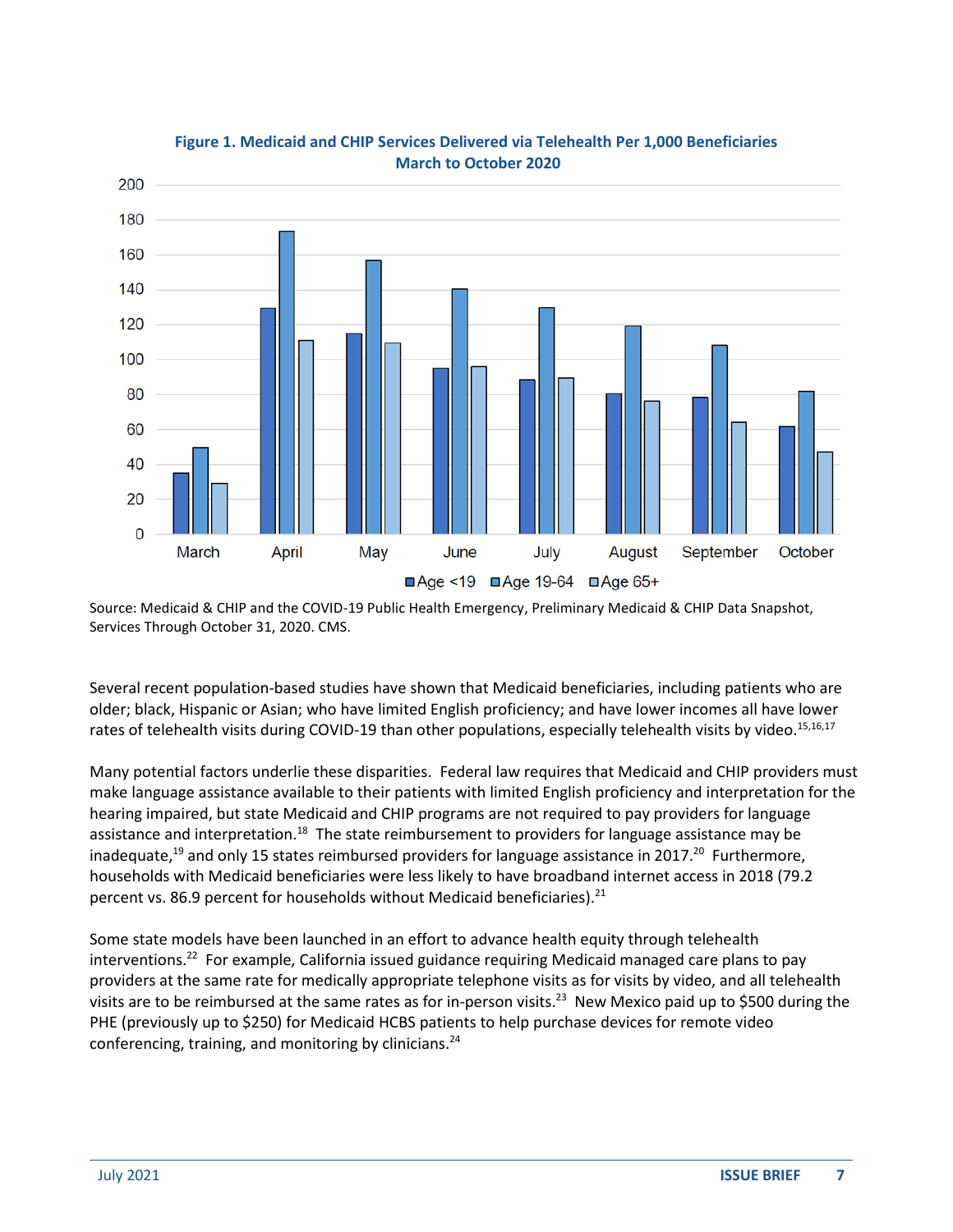### **DISCUSSION**

Medicaid utilization of services delivered via telehealth expanded dramatically at the beginning of the PHE, similar to changes in Medicare and private health insurance, though in most state Medicaid programs, at least some care delivery via telehealth was already an existing option prior to the pandemic<sup>25</sup> A number of states added temporary authorization of telehealth delivery for additional services in response to the pandemic.<sup>26</sup> Telehealth offered a way for patients and providers to avoid COVID-19 exposure, especially during stay-athome orders.<sup>27</sup> For patients, telehealth may be more convenient and save time and money on transportation to providers, child care, and time off from work.<sup>28</sup>

For providers, telehealth is a revenue source that was not used nearly as often before the PHE. After an initial spike in telehealth in April 2020, Medicaid and CHIP services delivered via telehealth started declining.<sup>29</sup> With in-person visits becoming more feasible and attractive to patients again, many providers have sharply reduced their utilization of telehealth. Some providers have concluded that technology and staff investments in telehealth are not worthwhile, fueled in part by uncertainty over whether telehealth service regulations during the PHE will be made permanent.<sup>30</sup> Many private insurers started to roll back telehealth coverage in the fall of 2020.<sup>31</sup>

#### *Key Tradeoffs and the Appropriate Role for Telehealth*

Widespread telehealth utilization may not be the optimal form of for health care delivery in all circumstances, and experts recommend a careful consideration of the tradeoffs involved. The Physician-Focused Payment Model Technical Advisory Committee (PTAC), an advisory committee created by Congress, has identified several issues and opportunities for optimizing telehealth including: <sup>32</sup>

- Addressing barriers related to accessibility of telehealth technologies, internet access, and language/communication needs
- Avoiding the creation of silos through interoperability and care integration
- Identifying services for which telehealth can effectively substitute for in-person care, and when telephone/audio-only access is appropriate
- Refining provider standards and understanding costs associated with telehealth adoption
- Considering program integrity issues ranging from overuse of telehealth in low-value circumstances as well as guardrails for fraud and abuse
- Use of alternative payment models to incentivize optimal care and avoid inappropriate use

More studies are needed to identify the services that can be effectively delivered by telehealth, including by audio only. States have seen higher telehealth utilization of mental health services than other services, especially during the PHE.<sup>33</sup> Some patients may prefer receiving mental health services by telehealth because it carries less stigma, particularly where in-person examination is not critical. 34

The Agency for Healthcare Research and Quality examined the evidence base for telehealth. The resulting report found that a large body of research supports the use of telehealth for remote home monitoring and communicating and counseling for patients with chronic conditions (such as chronic obstructive pulmonary disease and congestive heart failure), and also providing psychotherapy as part of behavioral health.<sup>35</sup> However, other services may not be effectively delivered via telehealth. For example, one study showed that telehealth visits for ear infections were associated with more antibiotic prescriptions and antibiotic management that didn't follow pediatric guidelines compared to office visits.<sup>36</sup> Ophthalmologists could not reliably check intra-ocular pressure for glaucoma or give intravitreal injections for retina problems by telehealth.<sup>37</sup> Cardiologists ordered fewer diagnostic tests and medications for telehealth patients than for patients they saw in person, which could have led to some missed diagnoses.<sup>38</sup> Telehealth visits make it harder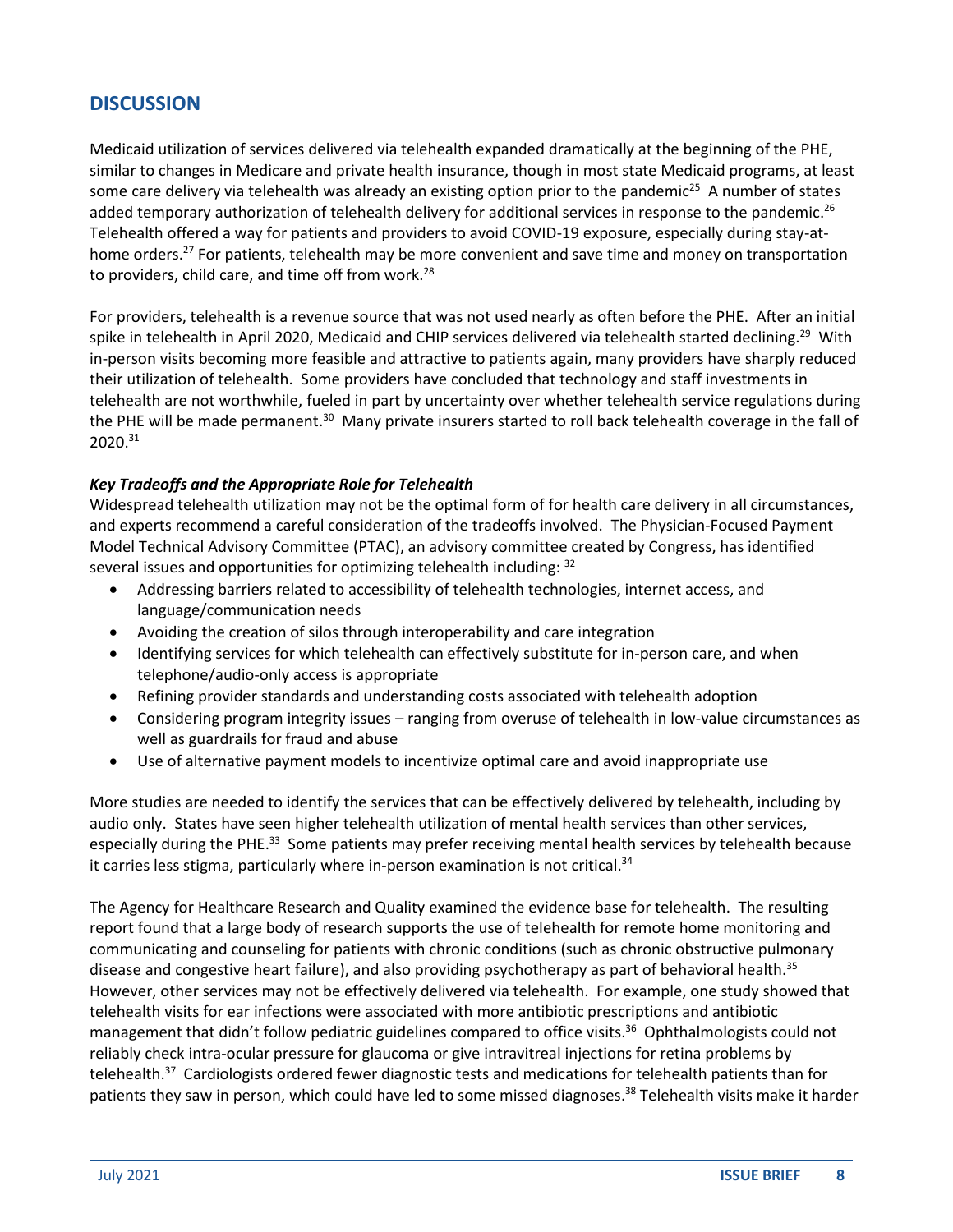for cardiologists to understand a patient's heart condition without physical examinations and face-to-face communication.<sup>39</sup>

Challenges regarding provider payment for services delivered via telehealth continue and require further analysis. Telehealth companies such as Teledoc charge less (\$40-\$50 in 2017) for a telehealth visit with a physician than in-person visits with a physician.<sup>40</sup> However, adding telehealth technology and training for a physician's office is costly, especially for Medicaid providers. Most states (42 states plus the District of Columbia) have required payment parity for at least some Medicaid services during the PHE. It remains unclear whether payment parity should be made permanent, and further evidence on the effects of this policy are needed. As with in-person visits, there can be instances of fraud and abuse with services delivered via telehealth including upcoding (coding incorrectly for services reimbursed at higher rates), misrepresenting services as synchronous, and prescribing unnecessary durable medical equipment, genetic and diagnostic tests, and pain medication.<sup>41</sup> Overutilization without adequate clinical benefit is another potential risk in some settings, as evident in some of the studies discussed above.

### *Key Equity Considerations for Telehealth*

Accessing telehealth, especially in some rural and lower-income neighborhoods, continues to be a challenge and raises concerns about adverse effects on health care equity. Language assistance for patients with limited English proficiency and communication assistance for individuals with disabilities need to be widely available and reimbursed adequately. Interoperability issues with EHRs and communication platforms makes care integration difficult. Availability of broadband internet remains a challenge in many areas. Investments in technology, internet access, and appropriate support for patients are essential for expanding access to telehealth and reducing the disparities in telehealth use that were apparent during the pandemic.

### **CONCLUSION**

During the COVID-19 pandemic, CMS and states significantly expanded access to telehealth to ensure that Medicaid enrollees could receive health care services outside of their regular health care delivery sites. As a result of reduced options for health care delivery and the added flexibility of telehealth policies, states report historic increases in the use of telehealth since the pandemic began. The impact of such services for enrollees and providers is an important area for research. The extent to and circumstances under which some or all of these telehealth flexibilities should continue after the public health emergency draws to a close are important questions.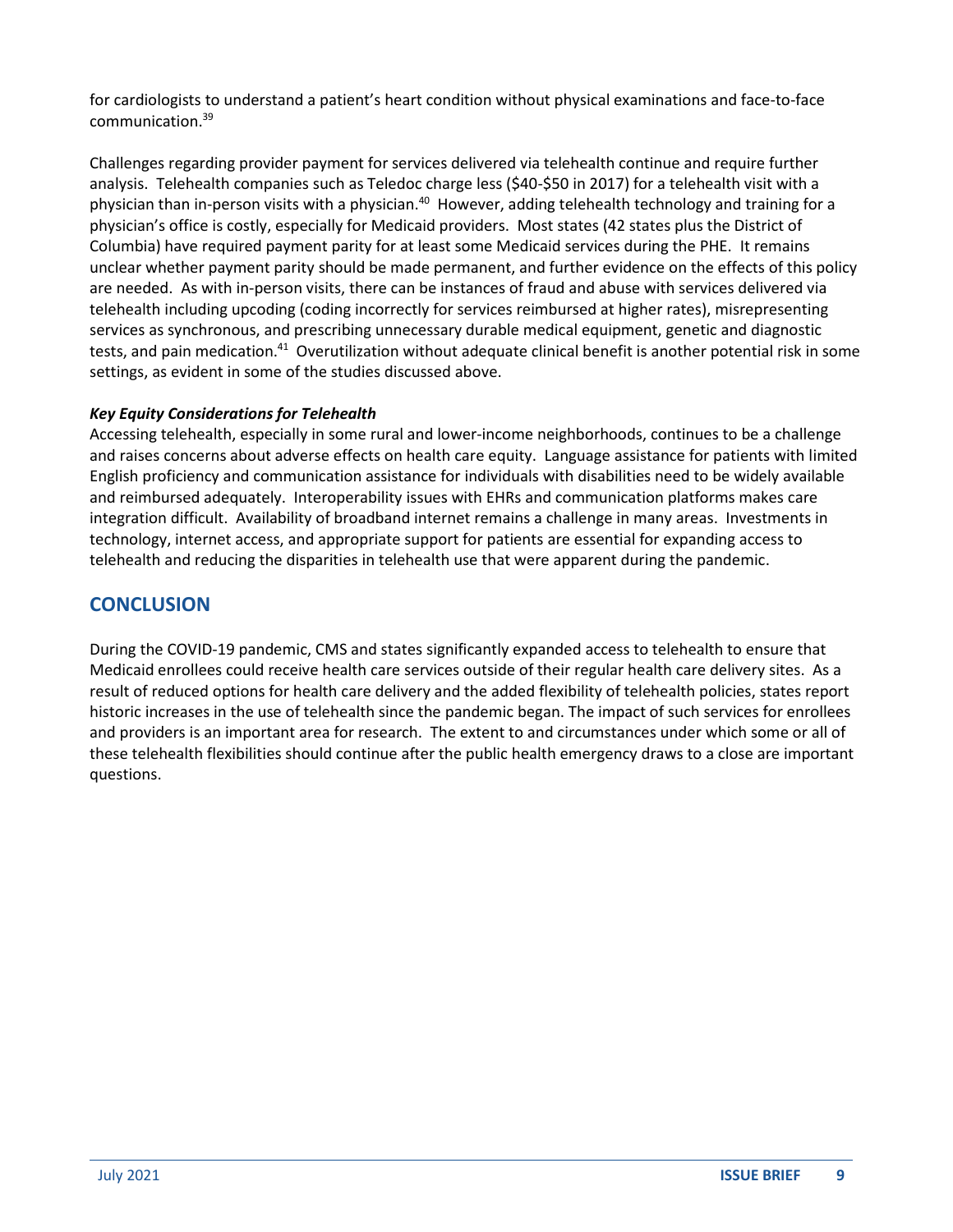### **Appendix 1**

### **Examples of State Guidance to Medicaid Managed Care Plans on Telehealth**

#### *Florida*

Florida Medicaid Guidance (March 18, 2020) states that Medicaid managed care plans have broad flexibility in covering telehealth and encourages plans to maximize telehealth use.

#### *Illinois*

Illinois Medicaid Guidance (March 20, 2020) for both FFS and managed care plans allows any site to be an originating site (including home) and allows many providers to be distant sites. Virtual check-ins that do not meet the definition of services delivered via telehealth will be reimbursed.

#### *Iowa*

Iowa Medicaid Provider FAQs indicates that the state Medicaid program in collaboration with managed care plans is developing additional guidance to expand telehealth.

#### *New Jersey*

New Jersey issued guidance for managed care plans and FFS providers on March 22, 2020 that telehealth will be paid on parity and site of service requirements are waived. Clinicians can provide telehealth from any location, and individuals may receive services delivered via telehealth from any location and can use alternative technologies such as telephonic and video technology available on smart phones and other devices.

#### *New York*

New York issued May 2020 guidance on telehealth that state Medicaid managed care plans are required to cover, at a minimum, services that are covered by Medicaid FFS and are also included in the benefit package, and also must reimburse network providers for telehealth on parity. In addition, managed care plans must cover appropriate services delivered via telehealth by other network providers, not just the plan's telehealth vendors.

#### *Washington State*

Washington Medicaid FFS and managed care organizations are implementing temporary policies to expand telehealth.

Source: State Medicaid websites.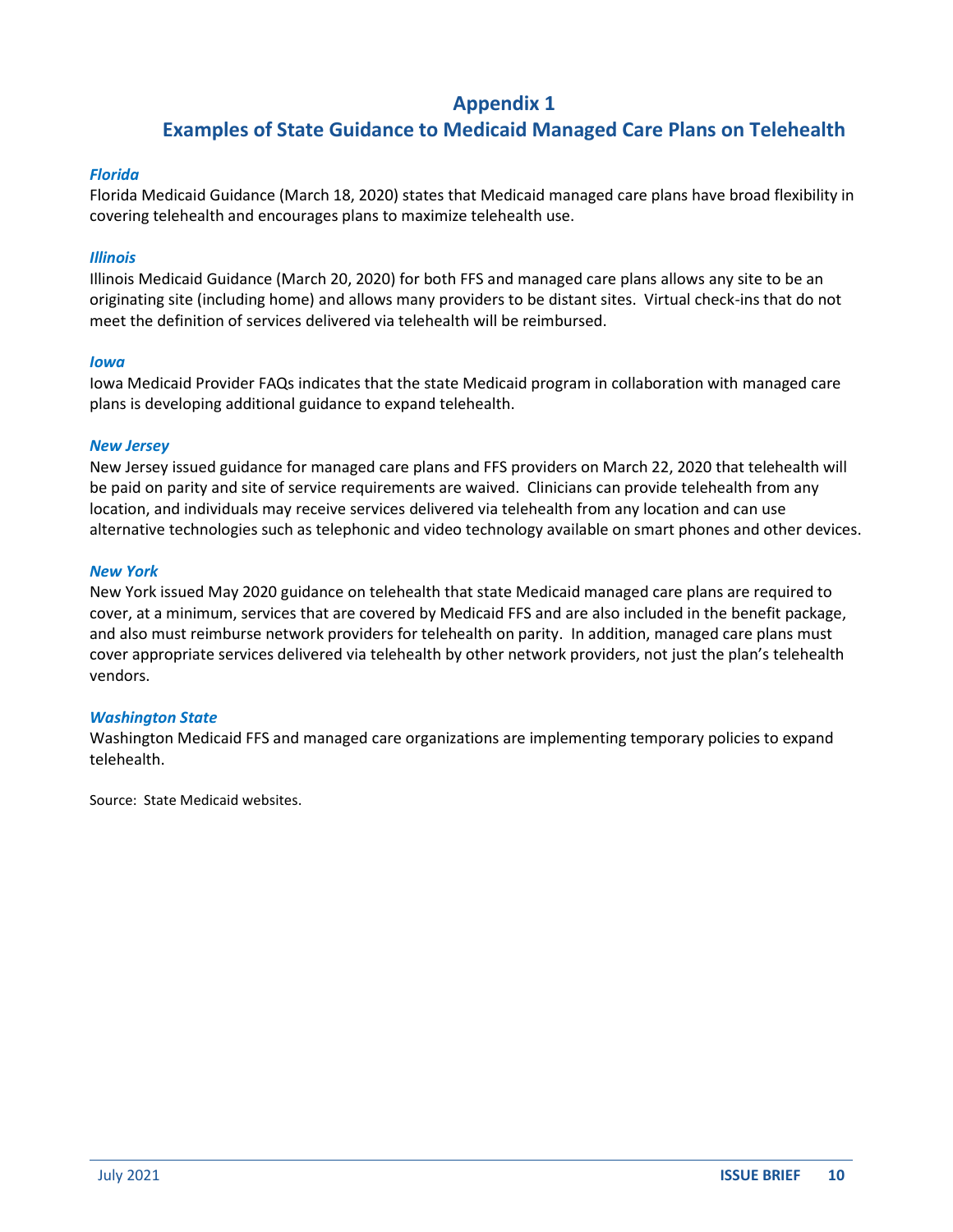### **Appendix 2**

# **Examples of State Medicaid Telehealth Policy Changes and Experience During the COVID-19 PHE**

#### *North Carolina*

- North Carolina's Medicaid telehealth modernization started in December 2019 (including 482 codes and 34 permanent telehealth policies). Initially expected to take 3 years to fully implement, but only took 7 weeks with the COVID-19 PHE.
- Telephonic visit payment rates were increased to 80 percent of in-patient visits rates.
- Almost a quarter of beneficiaries had at least one service delivered via telehealth by June 2020. Telehealth as a share of all claims was highest in April-May (6% of claims for 15 percent of beneficiaries)
- Telehealth use varied by race, geography and health status, with higher rates of telehealth use among whites compared to other racial and ethnic groups, urban residents compared to rural residents, and those with chronic conditions.

#### *Kentucky*

• Kentucky Medicaid expanded telehealth in July 2019 with payment parity, no cost sharing, and allowing store-and-forward for more services, but had low telehealth utilization before the COVID-19 PHE.

#### *District of Columbia*

- 70 percent of Medicaid visits delivered via telehealth were audio-only from March through July 2020.
- Telehealth was 0.3 percent of all Medicaid claims among 0.7 percent of beneficiaries at the beginning of 2020 (January through February 2020). These numbers increased to 25 percent of claims for 18 percent of beneficiaries for April through May 2020.
- The District of Columbia received \$1.2 million from CMS for a purchase and loan program for laptops and tablets, data plans, and licenses for HIPAA-compliant platforms for providers.

#### *Maine*

• Maine's home and community-based treatment and multisystemic therapy utilization was almost back to pre-COVID-19 PHE levels by May 2020 with more patients receiving services via telehealth.

Source: National Academy for State Health Policy Conference August 17-19, 2020.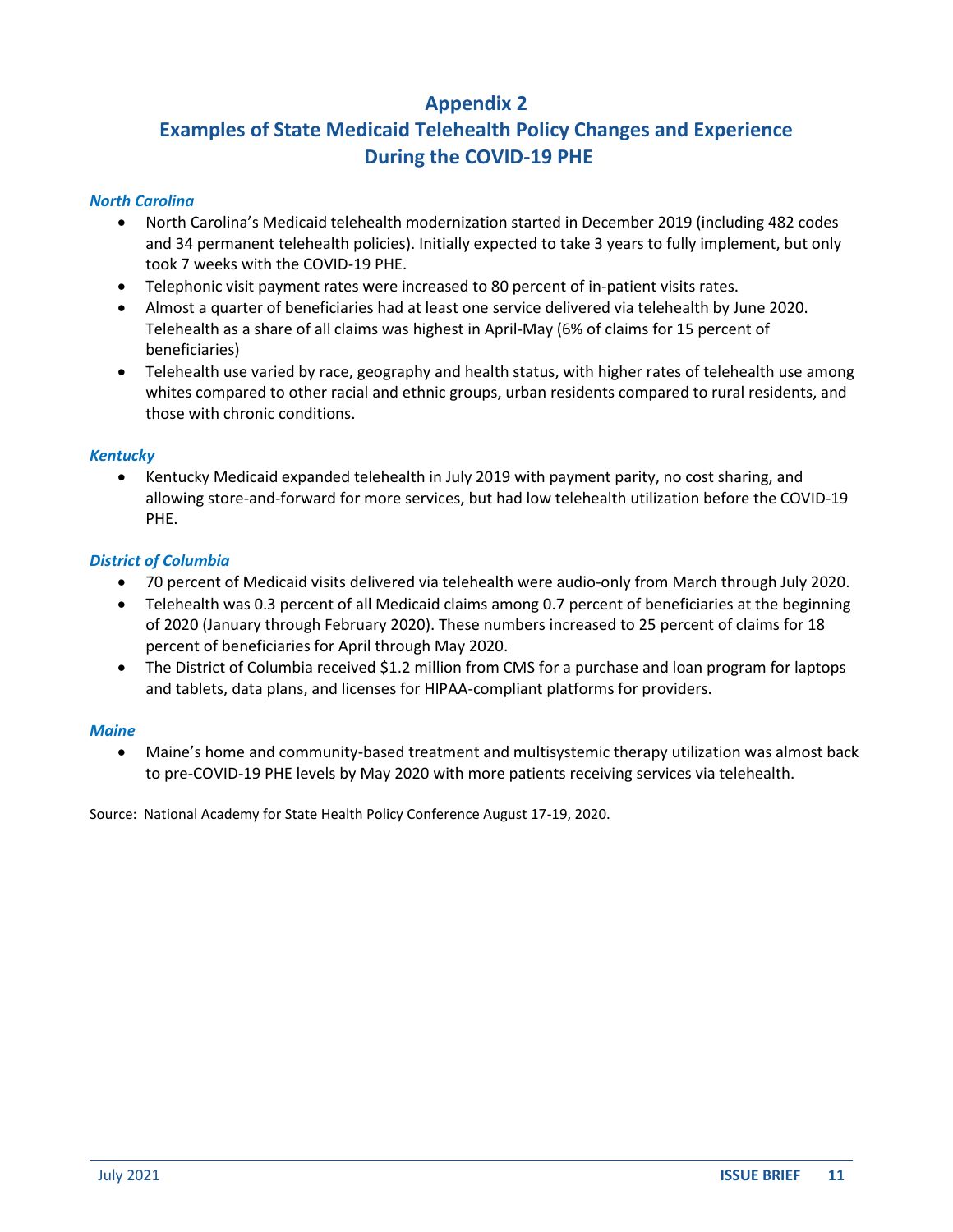### **Appendix 3**

## **How States Can Provide Additional Flexibilities for Medicaid Coverage of Services Delivered via Telehealth during Public Health Emergencies**

**1135 Emergency Waivers.** Under Public Health Emergencies, the Secretary is authorized to temporarily waive or modify certain Medicaid requirements through section 1135 waivers, including waiving provider conditions of participation, preapproval requirements, deadlines, and timetables, which can help in the delivery of Medicaid services via telehealth. CMS may approve 1135 waivers on a case by case basis or, on a "blanket" basis, which applies automatically to any entity that meets specified criteria. CMS relied on nationwide blanket waivers for provider flexibilities for the COVID-19 PHE. As of April 19, 2021, all states and the District of Columbia submitted and had 1135 waivers approved on certain provider screening requirements, postponing deadlines for provider revalidation, and allowing out-of-state providers with equivalent licensing in another state to provide care to Medicaid enrollees in the state.<sup>42</sup>

**Disaster Relief Medicaid State Plan Amendments (SPAs).** CMS approved disaster relief telehealth related SPAs submitted by 19 states as of July 10, 2020 and for all 50 states and the District of Columbia as of April 19, 2021.<sup>43</sup> Many of the states added telehealth authorization for specific service types (primary care, dental, physical, occupational, and speech therapy, and long-term services and supports (LTSS) and provider types (dentists, physicians, behavioral health providers, and advanced practice providers). (See Table 1). Some states newly allowed telephone-only visits or telehealth through store-and-forward and remote patient monitoring. A number of states changed payments for services provided via telehealth such as new COVID-19 fee schedules and adding ancillary fees for the originating site.

**Appendix K:** Appendix K is a standalone appendix that may be utilized by states during emergency situations to request amendment to approved 1915(c) HCBS waivers. A total of 50 states permit virtual evaluations, assessments, and person-centered planning meetings.<sup>44</sup> Seven states added coverage for assistive technology and 47 states added electronic method of service delivery to continue services remotely in home. A total of 49 states temporarily expanded settings where services may be provided to include sites such as hotels, shelters, schools, and churches.

Attachment K: Emergency Preparedness and Response. This standalone appendix may be used by states to request amendment to 1915(c) home and community-based waivers, 1115 demonstrations or the Section 1135 authorities.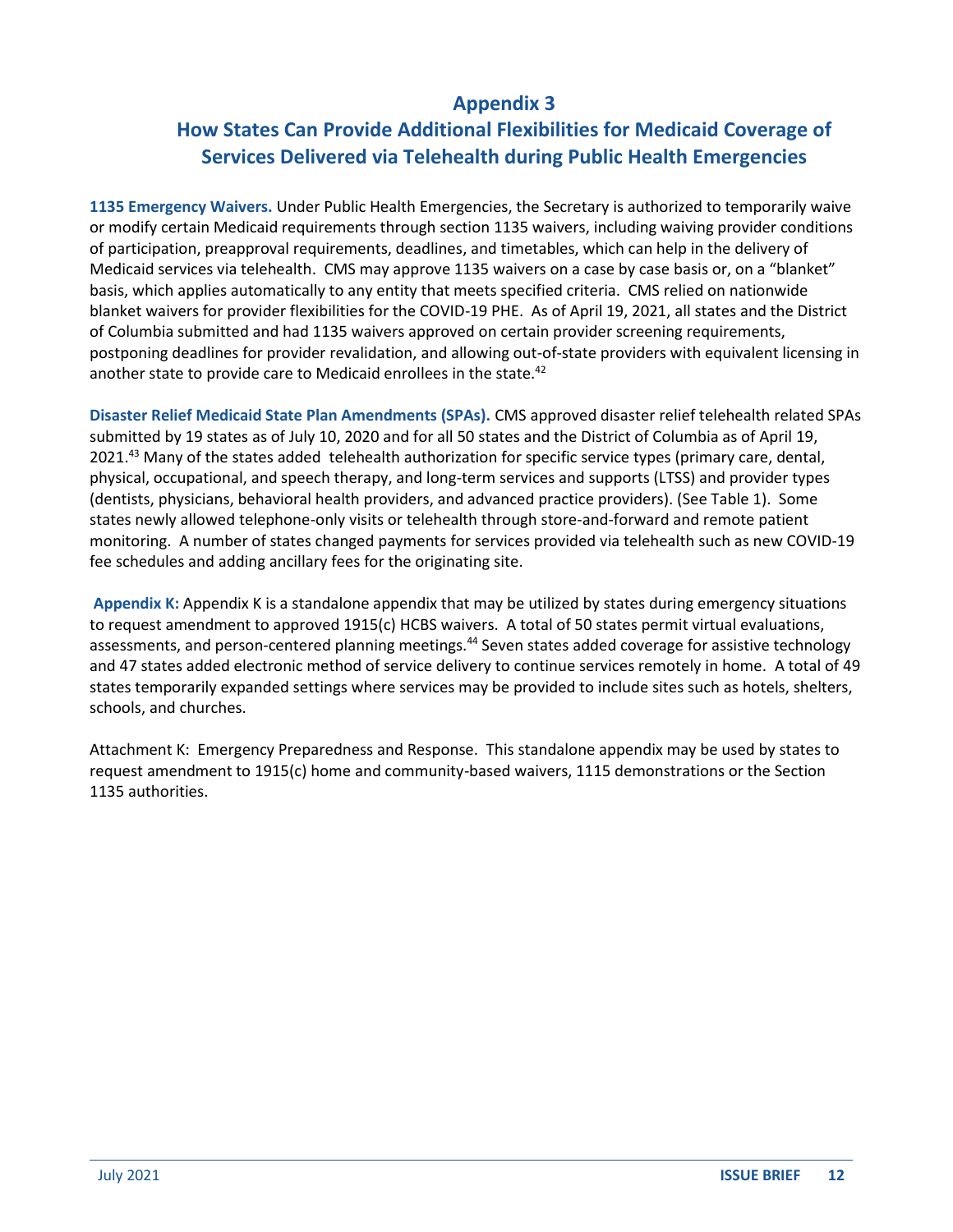### **REFERENCES**

 $1$  Uscher-Pines, L., Bouskill, K., Sousa, J., Shen, M., and Fischer, S. Experiences of Medicaid Programs and Health Centers in Implementing Telehealth. ASPE Research Reports 2019. Accessed at:

[https://aspe.hhs.gov/system/files/pdf/260886/Medicaid-Telehealth.pdf.](https://aspe.hhs.gov/system/files/pdf/260886/Medicaid-Telehealth.pdf)

<sup>2</sup> Douglass, M., Xu, J., Heggs, A., Wrenn, G., Mack D.H., and Rust, G. Assessing Telemedicine Utilization Using Medicaid Claims Data. Psychiatr Serv, February 2017; 68: 173-178; PMID: 27691371; DOI: 10.1176/aapi.ps.201500518.

<sup>3</sup> Talbot, J.A., Burgess, A.R., Thayer, D., Patenteau, L., Palusa, N., and Coburn, A.F. Patterns of Telehealth Use Among Rural Medicaid Beneficiaries. J Rural Health 2019; 35: 298-307; DOI: 10.111jrh.12324.

<sup>4</sup> Notification of Enforcement Discretion for Telehealth Remote Communications During the COVID-19 Nationwide Public Health Emergency. HHS Office of Civil Rights, March 18, 2020. Accessed at: [https://www.hhs.gov/hipaa/for](https://www.hhs.gov/hipaa/for-professionals/special-topics/emergency-preparedness/notification-enforcement-discretion-telehealth/index.html)[professionals/special-topics/emergency-preparedness/notification-enforcement-discretion-telehealth/index.html.](https://www.hhs.gov/hipaa/for-professionals/special-topics/emergency-preparedness/notification-enforcement-discretion-telehealth/index.html)

<sup>5</sup> How to Prescribe Controlled Substances to Patients During the COVID-19 Public Health Emergency. Drug Enforcement Administration, March 2020. Accessed at: [https://www.deadiversion.usdoj.gov/GDP/\(DEA-DC-](https://www.deadiversion.usdoj.gov/GDP/(DEA-DC-023)(DEA075)Decision_Tree_(Final)_33120_2007.pdf)[023\)\(DEA075\)Decision\\_Tree\\_\(Final\)\\_33120\\_2007.pdf.](https://www.deadiversion.usdoj.gov/GDP/(DEA-DC-023)(DEA075)Decision_Tree_(Final)_33120_2007.pdf)

<sup>6</sup> Changes in Medicaid Telehealth Policies Due to COVID-19: Catalog Overview and Findings. MACPAC, June 2020. Accessed at: [https://www.macpac.gov/publication/changes-in-medicaid-telehealth-policies-due-to-covid-19-catalog](https://www.macpac.gov/publication/changes-in-medicaid-telehealth-policies-due-to-covid-19-catalog-overview-and-findings/)[overview-and-findings/.](https://www.macpac.gov/publication/changes-in-medicaid-telehealth-policies-due-to-covid-19-catalog-overview-and-findings/)

 $7$  Kaiser Family Foundation. Medicaid Emergency Authority Tracker Approved Section 1915 (c) Waiver Appendix K Strategies to Address COVID-19 as of January 19, 2021 and April 19, 2021. Accessed at: [https://www.kff.org/coronavirus](https://www.kff.org/coronavirus-covid-19/issue-brief/medicaid-emergency-authority-tracker-approved-state-actions-to-address-covid-19/)[covid-19/issue-brief/medicaid-emergency-authority-tracker-approved-state-actions-to-address-covid-19/#](https://www.kff.org/coronavirus-covid-19/issue-brief/medicaid-emergency-authority-tracker-approved-state-actions-to-address-covid-19/)Table5.

<sup>8</sup> Changes in Medicaid Telehealth Policies Due to COVID-19: Catalog Overview and Findings. MACPAC, June 2020. Accessed at: [https://www.macpac.gov/publication/changes-in-medicaid-telehealth-policies-due-to-covid-19-catalog](https://www.macpac.gov/publication/changes-in-medicaid-telehealth-policies-due-to-covid-19-catalog-overview-and-findings/)[overview-and-findings/.](https://www.macpac.gov/publication/changes-in-medicaid-telehealth-policies-due-to-covid-19-catalog-overview-and-findings/)

<sup>9</sup> Kaiser Family Foundation. Medicaid Emergency Authority Tracker, SPA and Other Administrative Action to Address COVID-19 as of June 7, 2021. Accessed at[: https://www.kff.org/coronavirus-covid-19/issue-brief/medicaid-emergency](https://www.kff.org/coronavirus-covid-19/issue-brief/medicaid-emergency-authority-tracker-approved-state-actions-to-address-covid-19/#Table2)[authority-tracker-approved-state-actions-to-address-covid-19/#Table2.](https://www.kff.org/coronavirus-covid-19/issue-brief/medicaid-emergency-authority-tracker-approved-state-actions-to-address-covid-19/#Table2)

<sup>10</sup> Farb, J and Yocom, C.L. COVID-19 Program Flexibilities and Considerations for Their Continuation. Government Accountability Office Testimony, May 19, 2021. Accessed at: https://www.gao.gov/assets/gao-21-575t.pdf. <sup>11</sup> State Medicaid & CHIP Telehealth Toolkit COVID-19 version. CMS, October 2020. Accessed at:

https://www.medicaid.gov/medicaid/benefits/downloads/medicaid-chip-telehealth-toolkit-supplement1.pdf.. <sup>12</sup> Medicaid State Plan Disaster Relief State Plan Amendments. Medicaid.gov. [https://www.medicaid.gov/resources-for](https://www.medicaid.gov/resources-for-states/disaster-response-toolkit/state-plan-flexibilities/index.html)[states/disaster-response-toolkit/state-plan-flexibilities/index.html](https://www.medicaid.gov/resources-for-states/disaster-response-toolkit/state-plan-flexibilities/index.html)

<sup>13</sup> Medicaid and CHIP COVID-19 Summaries. CMS Preliminary Medicaid & CHIP Data Snapshot Services through July 31, 2020. Centers for Medicare & Medicaid Services. Accessed at: https://www.medicaid.gov/state-resourcecenter/downloads/covid19-data-snapshot.pdf.

<sup>14</sup> Medicaid & CHIP and the COVID-19 Public Health Emergency, Preliminary Medicaid & CHIP Data Snapshot, Services Through October 31, 2020. CMS. Accessed at: [https://www.medicaid.gov/state-resource-center/downloads/covid-19](https://www.medicaid.gov/state-resource-center/downloads/covid-19-medicaid-data-snapshot.pdf) [medicaid-data-snapshot.pdf.](https://www.medicaid.gov/state-resource-center/downloads/covid-19-medicaid-data-snapshot.pdf)

<sup>15</sup> Eberly, L. et al. Patient Characteristics Associated with Telemedicine Access for Primary and Specialty Ambulatory Care During the COVID-19 Pandemic. JAMA Network, December 29, 2020.

<sup>16</sup> Patel, S., Mehrotra, A., Huskamp, H., Uscher-Pines, L., Ganguli, K. and Barnett, M.L. Variation in Telemedicine Use and Outpatient Care During the COVID-19 Pandemic in the United States. Health Affairs, February 2021.

 $17$  Pierce, R. and Stevermer, J. Disparities in use of telehealth at the onset of the COVID-19 public health emergency. Journal of Telemedicine and Telecare, October 2020.

<sup>18</sup> Translation and Interpretation Services. CMS. Accessed at: [https://www.medicaid.gov/medicaid/financial](https://www.medicaid.gov/medicaid/financial-management/medicaid-administrative-claiming/translation-and-interpretation-services/index.html)[management/medicaid-administrative-claiming/translation-and-interpretation-services/index.html.](https://www.medicaid.gov/medicaid/financial-management/medicaid-administrative-claiming/translation-and-interpretation-services/index.html)

<sup>19</sup> Shah, S., Velasquez, D.E., and Song, Z. Reconsidering Reimbursement for Medical Interpreters in the Era of COVID-19. JAMA Health Forum, October 12, 2020. Accessed at: https://jamanetwork.com/channels/healthforum/fullarticle/2771859.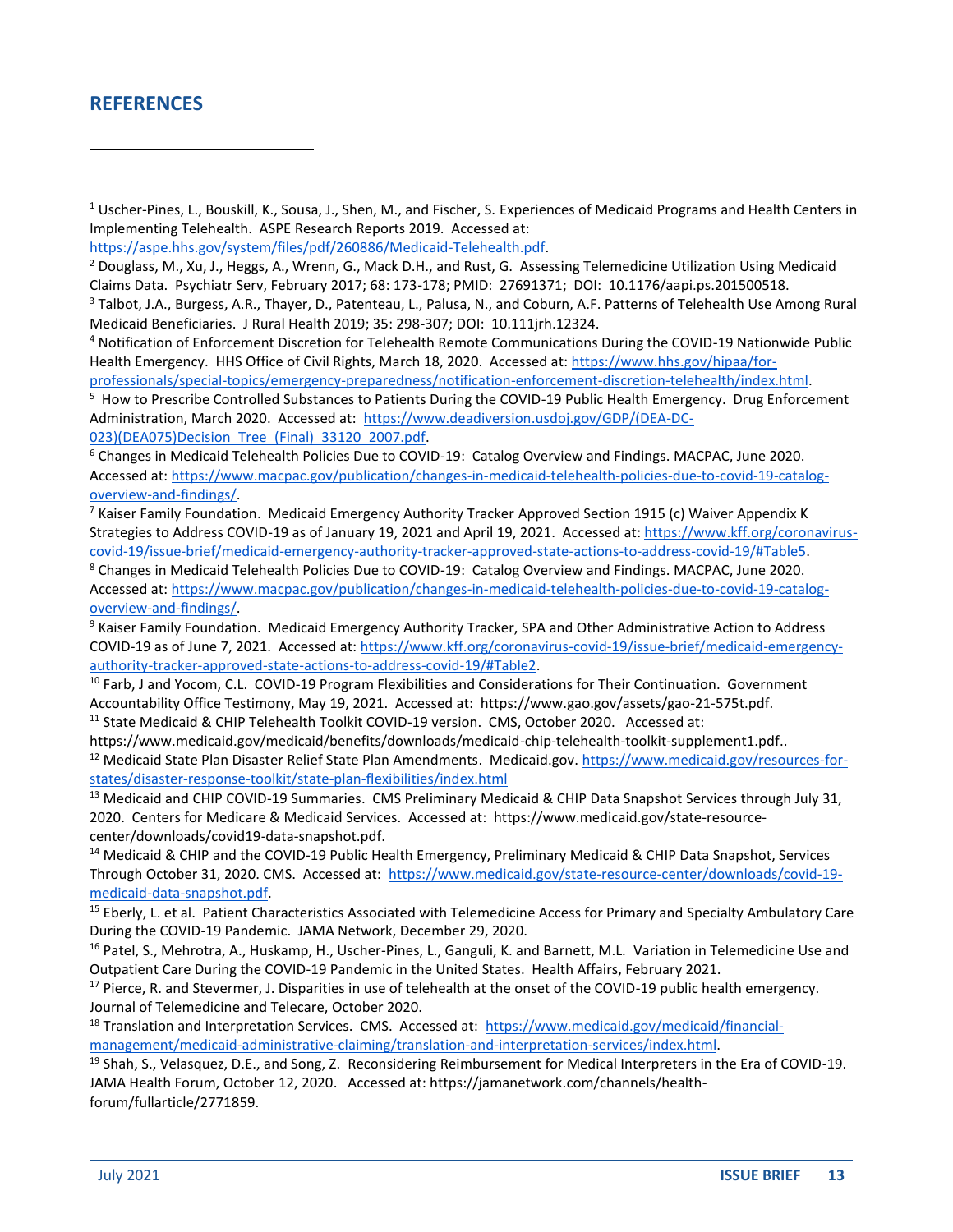<sup>20</sup> Youdelman, M. Medicaid and CHIP Reimbursement Models for Language Services. National Health Law Program, February 7, 2017. Accessed at: [https://healthlaw.org/wp-content/uploads/2017/02/Medicaid-CHIP-LEP-models-](https://healthlaw.org/wp-content/uploads/2017/02/Medicaid-CHIP-LEP-models-FINAL.pdf)[FINAL.pdf.](https://healthlaw.org/wp-content/uploads/2017/02/Medicaid-CHIP-LEP-models-FINAL.pdf)

<sup>21</sup> Internet Access Measures Impact of the Digital Divide and COVID-19. SHADAC, March 27, 2020. Accessed at: [https://www.shadac.org/news/internet-access-measures-impact-digital-divide-and-covid-19.](https://www.shadac.org/news/internet-access-measures-impact-digital-divide-and-covid-19)

<sup>22</sup> Taylor-Penn, L and Ruff E. Advancing Health Equity through Telehealth Interventions during COVID-19 and Beyond: Policy Recommendations and Promising State Models. Families USA, July 22, 2020. Accessed at: [https://www.familiesusa.org/resources/advancing-health-equity-through-telehealth-interventions-during-covid-19-and-](https://www.familiesusa.org/resources/advancing-health-equity-through-telehealth-interventions-during-covid-19-and-beyond-policy-recommendations-and-promising-state-models/)

[beyond-policy-recommendations-and-promising-state-models/,](https://www.familiesusa.org/resources/advancing-health-equity-through-telehealth-interventions-during-covid-19-and-beyond-policy-recommendations-and-promising-state-models/)

<sup>23</sup> Emergency Telehealth Guidance - COVID-19 Pandemic. Memo to all Medi-Cal Managed Care Plans, March 18, 2020. State of California Health and Human Services Agency. Department of Health Care Services. Accessed at: [https://www.dhcs.ca.gov/Documents/COVID-19/APL19-009-Supplement-Telehealth-031820.pdf.](https://www.dhcs.ca.gov/Documents/COVID-19/APL19-009-Supplement-Telehealth-031820.pdf)

<sup>24</sup> New Mexico's Appendix K: Emergency Preparedness and Response and COVID-19 Addendum, March 2020. Accessed at[: https://www.medicaid.gov/state-resource-center/downloads/nm-combined-appendix-k-appvl.pdf.](https://www.medicaid.gov/state-resource-center/downloads/nm-combined-appendix-k-appvl.pdf)

<sup>25</sup>Bosworth, A. et al. Medicare Beneficiary Use of Telehealth Visits: Early Data from the Start of the COVID-19 Pandemic. ASPE Issue Brief, July 28, 2020. Accessed at: https://aspe.hhs.gov/pdf-report/medicare- beneficiaryuse-telehealth.

Telehealth Growth During COVID-19. AHIP, July 7, 2020. Accessed at: [https://www.ahip.org/telehealth-growth-during](https://www.ahip.org/telehealth-growth-during-covid-19/)[covid-19/.](https://www.ahip.org/telehealth-growth-during-covid-19/)

<sup>26</sup> Changes in Medicaid Telehealth Policies Due to COVID-19: Catalog Overview and Findings. MACPAC, June 2020. Accessed at: [https://www.macpac.gov/publication/changes-in-medicaid-telehealth-policies-due-to-covid-19-catalog](https://www.macpac.gov/publication/changes-in-medicaid-telehealth-policies-due-to-covid-19-catalog-overview-and-findings/)[overview-and-findings/.](https://www.macpac.gov/publication/changes-in-medicaid-telehealth-policies-due-to-covid-19-catalog-overview-and-findings/)

 $^{27}$  Mehrotra, A., Linetsky, D., and Hatch, H. This is supposed to be telemedicine's time to shine. Why are doctors abandoning it? Statnews, June 25, 2020. Accessed at: [https://www.statnews.com/2020/06/25/telemedicine-time-to](https://www.statnews.com/2020/06/25/telemedicine-time-to-shine-doctors-abandoning-it/)[shine-doctors-abandoning-it/.](https://www.statnews.com/2020/06/25/telemedicine-time-to-shine-doctors-abandoning-it/)

<sup>28</sup> Mehrotra, A., Bhatia, R.S., and Snoswell, C.L. Paying for Telemedicine After the Pandemic. JAMA, February 2, 2021. <sup>29</sup> Services Delivered via Telehealth Among Medicaid & CHIP Beneficiaries During COVID-19. CMS Preliminary Medicaid & CHIP Data Snapshot. CMS, October 14, 2020. Accessed at: https://www.medicaid.gov/resources-forstates/downloads/medicaid-chip-beneficiaries-COVID-19-snapshot-data-through-20200630.pdf.

 $30$  Mehrotra, A. et al. This is supposed to be telemedicine's time to shine. Why are doctors abandoning it? Statnews, June 25, 2020. Accessed at: [https://www.statnews.com/2020/06/25/telemedicine-time-to-shine-doctors-abandoning-it/.](https://www.statnews.com/2020/06/25/telemedicine-time-to-shine-doctors-abandoning-it/)

<sup>31</sup> Mallow, J. and Davis, S. The Conversation, October 27, 2020. Accessed at: [https://theconversation.com/health-](https://theconversation.com/health-insurers-are-starting-to-roll-back-coverage-for-telehealth-even-though-demand-is-way-up-due-to-covid-19-147648)

[insurers-are-starting-to-roll-back-coverage-for-telehealth-even-though-demand-is-way-up-due-to-covid-19-147648.](https://theconversation.com/health-insurers-are-starting-to-roll-back-coverage-for-telehealth-even-though-demand-is-way-up-due-to-covid-19-147648) <sup>32</sup> Meetings of the Physician-Focused Payment Model Technical Advisory Committee (PTAC). Accessed at:

[https://aspe.hhs.gov/meetings-physician-focused-payment-model-technical-advisory-committee.](https://aspe.hhs.gov/meetings-physician-focused-payment-model-technical-advisory-committee)

Environmental Scan on Telehealth in the Context of Alternative Payment Models (APMs) and Physician-Focused Payment Models (PFPMS), September 9, 2020, Physician-Focused Payment Model Technical Advisory Committee (PTAC). Accessed at: [https://aspe.hhs.gov/system/files/pdf/261946/Sep2020TelehealthEnvironmentalScan.PDF.](https://aspe.hhs.gov/system/files/pdf/261946/Sep2020TelehealthEnvironmentalScan.PDF)

<sup>33</sup> Telehealth and Telemedicine during the COVID-19 Pandemic. Minnesota Department of Human Services, December1 6, 2020. Accessed at: [https://mn.gov/dhs/assets/telemedicine-utilization-report-2020\\_tcm1053-458660.pdf.](https://mn.gov/dhs/assets/telemedicine-utilization-report-2020_tcm1053-458660.pdf)

34 Warren, J. and Smalley, K.B. Using Telehealth to Meet Mental Health Needs During COVID-19 Crisis. Commonwealth Fund Blog, June 18, 2020. Accessed at: [https://www.commonwealthfund.org/blog/2020/using-telehealth-meet-mental](https://www.commonwealthfund.org/blog/2020/using-telehealth-meet-mental-health-needs-during-covid-19-crisis)[health-needs-during-covid-19-crisis.](https://www.commonwealthfund.org/blog/2020/using-telehealth-meet-mental-health-needs-during-covid-19-crisis)

<sup>35</sup> The Evidence Base for Telehealth: Reassurance in the Face of Rapid Expansion During the COVID-19 Pandemic. Agency for Healthcare Research and Quality, May 14, 2020. Accessed at:

[https://effectivehealthcare.ahrq.gov/products/telehealth-expansion/white-paper.](https://effectivehealthcare.ahrq.gov/products/telehealth-expansion/white-paper)

<sup>36</sup> Ray, K.N. Antibiotic prescribing during pediatric direct-to-consumer telemedicine visits. Pediatrics, May 2019.

<sup>37</sup> Patel, S., Hamdan, S., and Donahue, S. Optimising telemedicine in ophthalmology during the COVID-19 pandemic. Journal of Telemedicine and Telecare, August 2020.

<sup>38</sup> Yuan, N., Pevnik, J., and Botting, P. Patient Use and Clinical Practice Patterns of Remote Cardiology Clinic Visits in the Era of COVID-19. JAMA Network, April 5, 2021.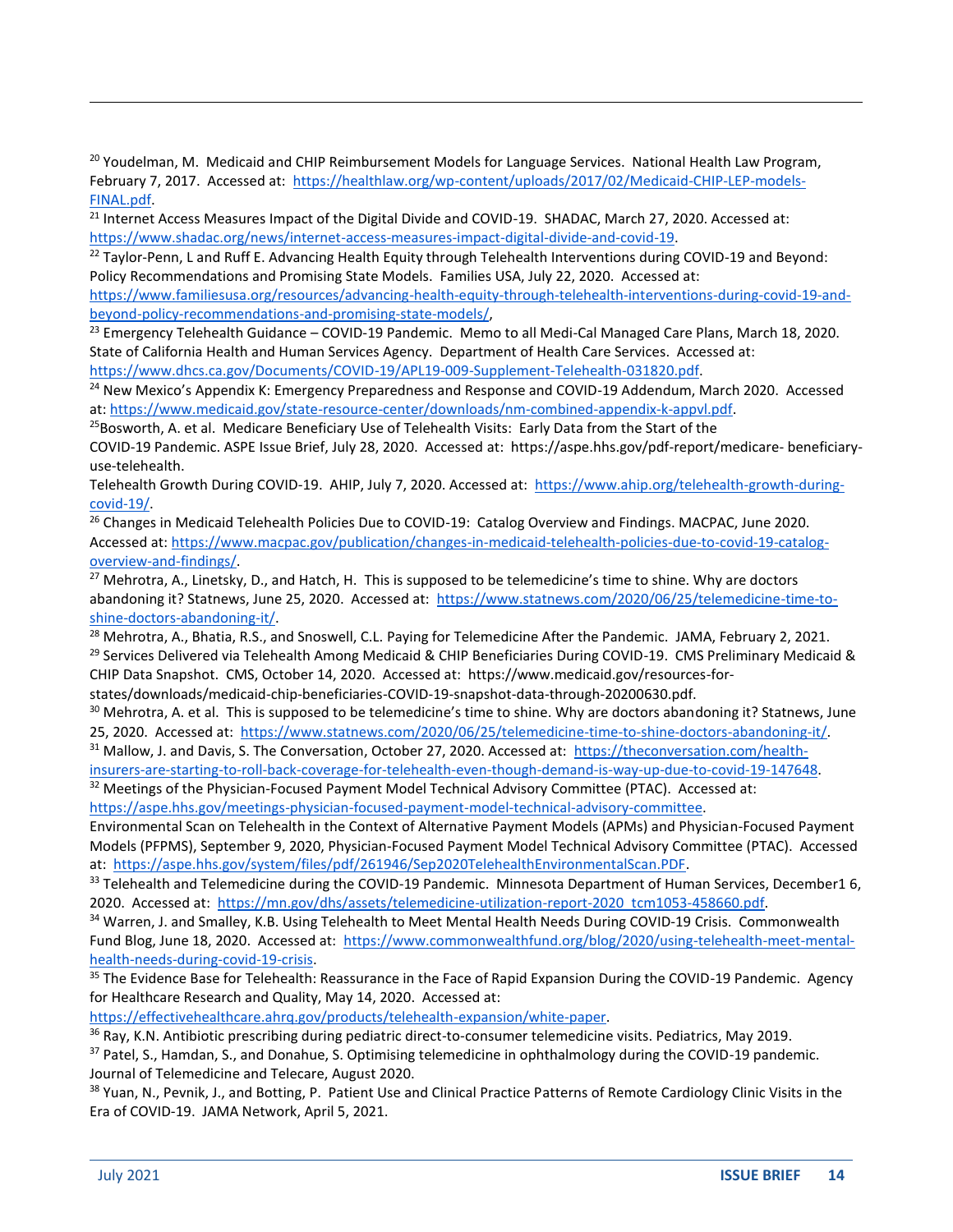<sup>39</sup>Albert NM, Prasun MA. Telemedicine in heart failure during COVID-19: like it, love it or lose it? Heart Lung, Nov-Dec 2020.

40 Ashwood, A.S. et al. Direct-To-Consumer Telehealth May Increase Access to Care but Does Not Decrease Spending. Health Affairs, March 2017. Accessed at: [https://www.healthaffairs.org/doi/full/10.1377/hlthaff.2016.1130.](https://www.healthaffairs.org/doi/full/10.1377/hlthaff.2016.1130) <sup>41</sup> Giancola, P. and Stedman, C. Telehealth Fraud Triggered by COVID-19. JDSupra, February 16, 2021. Accessed at: [https://www.jdsupra.com/legalnews/telehealth-fraud-triggered-by-covid-19-8657616/.](https://www.jdsupra.com/legalnews/telehealth-fraud-triggered-by-covid-19-8657616/)

<sup>42</sup> Medicaid Emergency Authority Tracker, Approved Section 1135 Waivers to Address COVID-19 as of April 19, 2021. Kaiser Family Foundation, April 19, 2021. Accessed at: [https://www.kff.org/coronavirus-covid-19/issue-brief/medicaid](https://www.kff.org/coronavirus-covid-19/issue-brief/medicaid-emergency-authority-tracker-approved-state-actions-to-address-covid-19/#Table4)[emergency-authority-tracker-approved-state-actions-to-address-covid-19/#Table4.](https://www.kff.org/coronavirus-covid-19/issue-brief/medicaid-emergency-authority-tracker-approved-state-actions-to-address-covid-19/#Table4)

43 Kaiser Family Foundation. Medicaid Emergency Authority Tracker, SPA and Other Administrative Action to Address COVID-19 as of April 19, 2021. Accessed at: [https://www.kff.org/coronavirus-covid-19/issue-brief/medicaid-emergency](https://www.kff.org/coronavirus-covid-19/issue-brief/medicaid-emergency-authority-tracker-approved-state-actions-to-address-covid-19/#Table2)[authority-tracker-approved-state-actions-to-address-covid-19/#Table2.](https://www.kff.org/coronavirus-covid-19/issue-brief/medicaid-emergency-authority-tracker-approved-state-actions-to-address-covid-19/#Table2)

<sup>44</sup> Medicaid Emergency Authority Tracker, Approved Section 1915 (c) Waiver Appendix K Strategies to Address COVID-19 as of January 19, 2021 and April 19, 2021. Kaiser Family Foundation. Accessed at: [https://www.kff.org/coronavirus-covid-](https://www.kff.org/coronavirus-covid-19/issue-brief/medicaid-emergency-authority-tracker-approved-state-actions-to-address-covid-19/#Table)[19/issue-brief/medicaid-emergency-authority-tracker-approved-state-actions-to-address-covid-19/#Table](https://www.kff.org/coronavirus-covid-19/issue-brief/medicaid-emergency-authority-tracker-approved-state-actions-to-address-covid-19/#Table) 5.